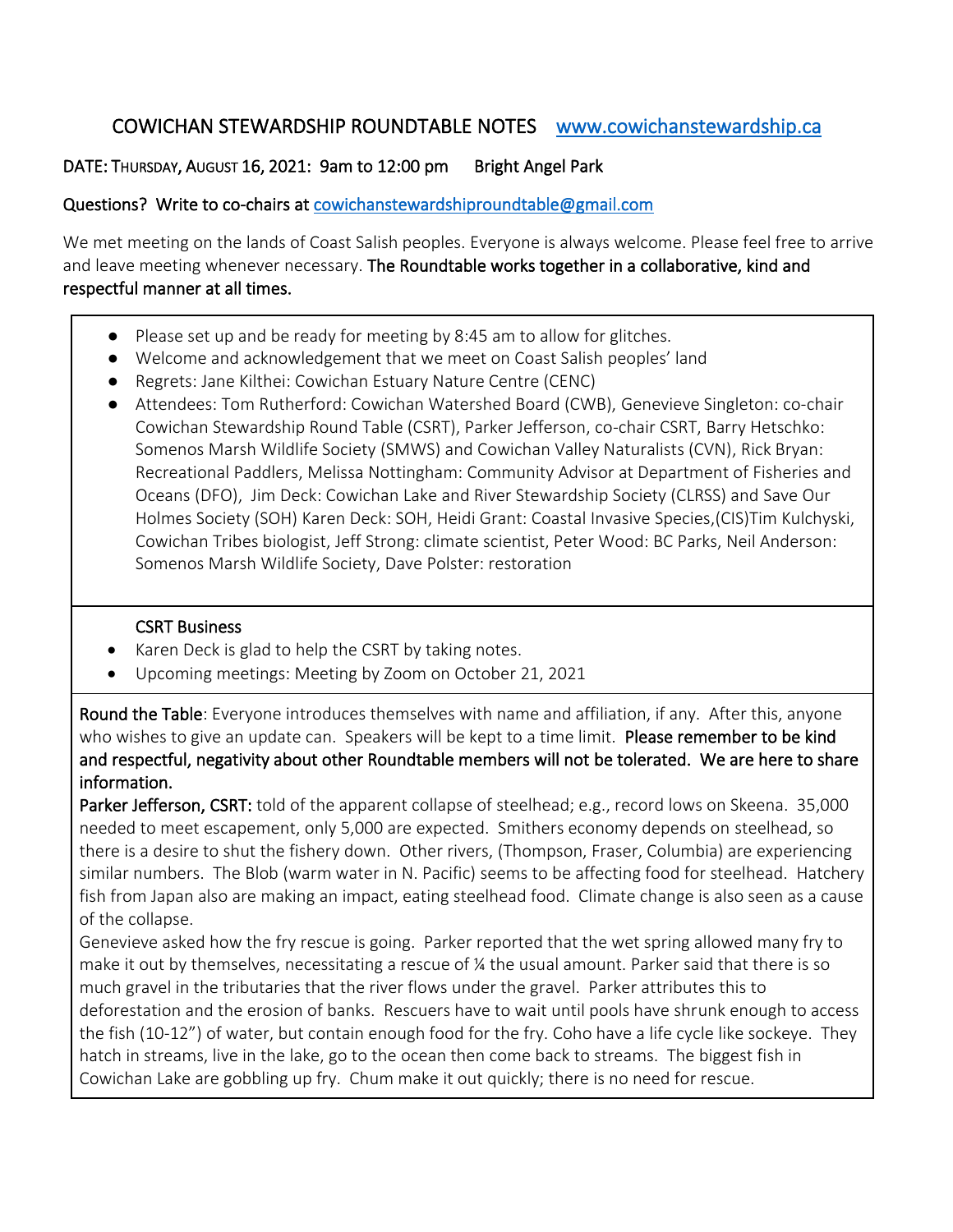Karen Deck, SOH: Save Our Holmes has made a new video on Mosaic's announced Cut Block B. It and other videos are available to view on our YouTube Channel "Save Our Holmes". It has numerous underground springs, some of which feed into Cowichan Lake and provide the cold water that Kokanee salmon benefit from. It is on the east end of the community near Spring Beach. We also made a video for Vancouver Island Water Watch Coalition. Many thanks to Don Kitsch, our talented videographer. Mosaic has offered to take us on a tour of 2 other cut blocks.

Tom Rutherford, CWB: Fry salvage has changed since the '90s when salvaged fry were kept in containment where water was over 17degrees. The temperature and the stress caused by marking them to assess their survival contributed significantly to fatalities. More fry are stranded now. The grant for the weir, which Watershed Board and CVRD received to increase storage in the lake has allowed for investigation into upstream impacts, which lake front owners will be able to access digitally. The Conservation License for the extra 70cm of storage in the weir is still up in the air, with provincial government ministers unresponsive. Cowichan Tribes received a grant to search for the license holder. Partners will meet over the next 9 months to a year, resulting in what Tom feels will be a governmentto-government agreement or partnership. The Koksilah watershed sustainability planning process is government to government. The enforceable plan is putting ecological benefits first. It is a collaborative management model. Lydia Hwitsum is leading. 50 water licence holders are affected with a revenue loss of \$1million if unable to use the water flowing at 9%. A grant from a BC stimulus package will support 2 initiatives: A Watershed Sustainability Plan geared to ensuring enough water to support salmon. It will include a sonar counter and camera to get species composition, traps in spring, gather environmental and hydrological data. All this to see what is an absolute minimum amount of water to support salmon.

Rick Bryan, Paddlers: Paddle sport group took part in both river clean-ups. He was encouraged by how clean the river was. People are busy on the river and signing up for clubs. A new white-water club is starting up in a few weeks.

Barry Hetschko, SMWS, CVNS: Somenos Marsh Wildlife Society and Cowichan Valley Naturalists are testing water temperature and turbidity, depth and width on Koksilah. Cowichan Tribes, Watershed Board, UVic. representatives are working with Dr. Tom Gleason with a grant for "Koksilah Connections". They will be working next year on conductivity rather than turbidity. It could turn into a 5-year program. SMWS is working on stream enhancement along Averill Creek doing spawning bed enhancement. It's Wild Wings season with a series of great events planned.

Melissa Nottingham, DFO The fish fence on the Cowichan by the Black Bridge is back. The environmental science class at Cowichan High School is doing place-based learning; e.g., Streamkeepers course. She is glad to work with such an engaged and curious group.

Dave Polster, Restoration: talked about restoration work on Stoltz Bluffs and KGL engineering sites. Genevieve Singleton, CSRT: spoke about the CLRSS art show "Watersheds Through the Lens of Art". She enjoyed her fish print making with children in Lake Cowichan at the Cowichan Lake Arts and Culture Event The heat dome had impacts on cedar and shellfish. Also spoke of the Knockenback Knotweed Team (Dave Lindsay, retired Professional Forester, Cheri Ayers, Dave Polster, Genevieve Singleton, all biologists, removing Knotweed, an invasive plant species by pulling rather than using herbicides. It has been successful in 5 plots over 5 years in Bright Angel Park.